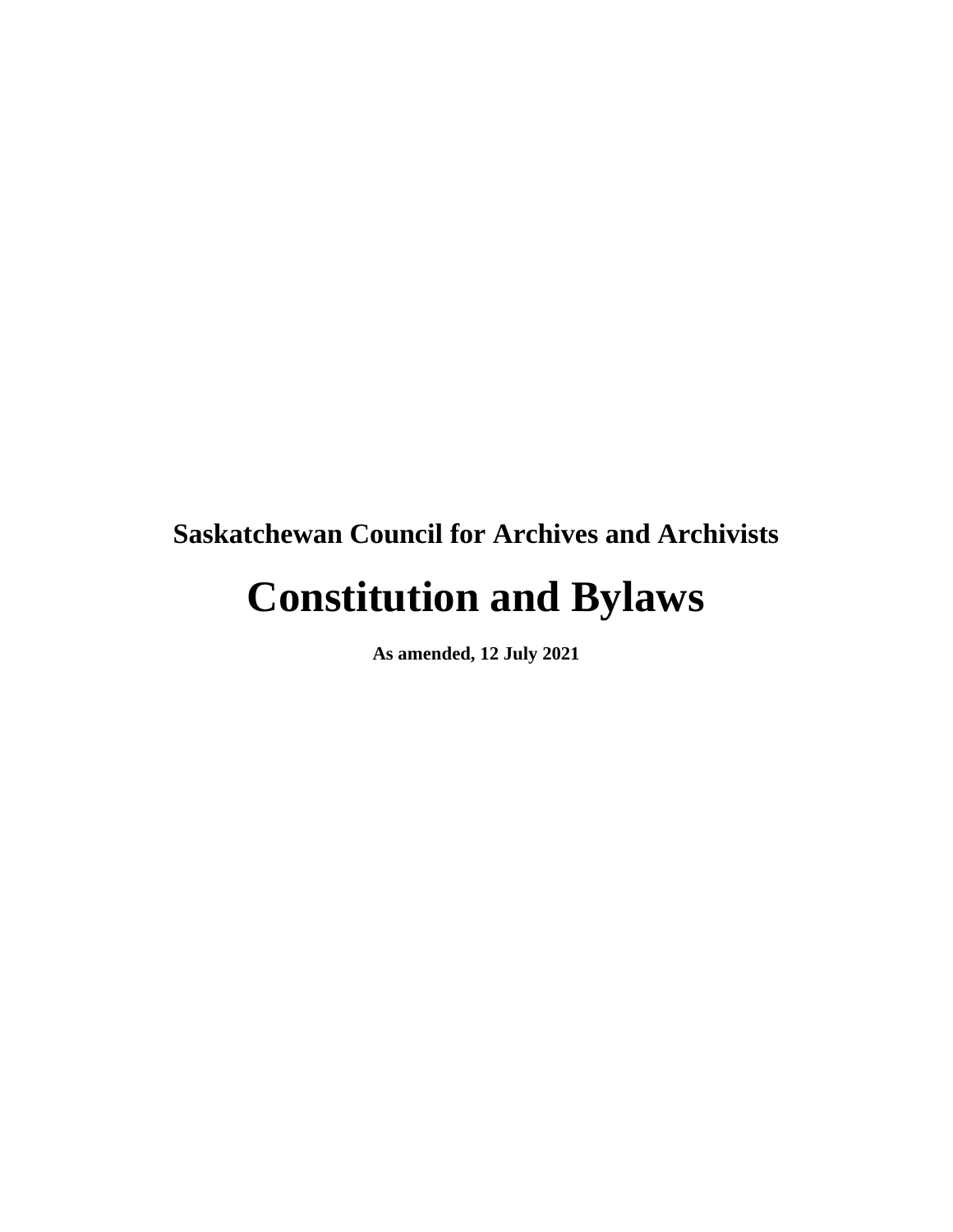#### **Saskatchewan Council for Archives and Archivists**

### **Constitution and Bylaws**

#### **As amended, 12 July 2021**

#### **I. Name, Mission, and Goals**

- 1. (a) The organization shall be known as the Saskatchewan Council for Archives and Archivists, hereinafter referred to as "the Council".
	- (b) The organization shall be a registered non-profit corporation.
- 2. (a) The mission of the Council is:

The SCAA promotes Saskatchewan's documentary heritage through leadership, support and education of archives and archivists.

- (b) The Council actively realizes its mission through the pursuit of goals. The goals of the Council are:
	- (i) Refine governance systems
	- (ii) Improve programs and services
	- (iii) Expand human and financial resources
	- (iv) Enhance communication with members
	- (v) Increase awareness of value and use of archives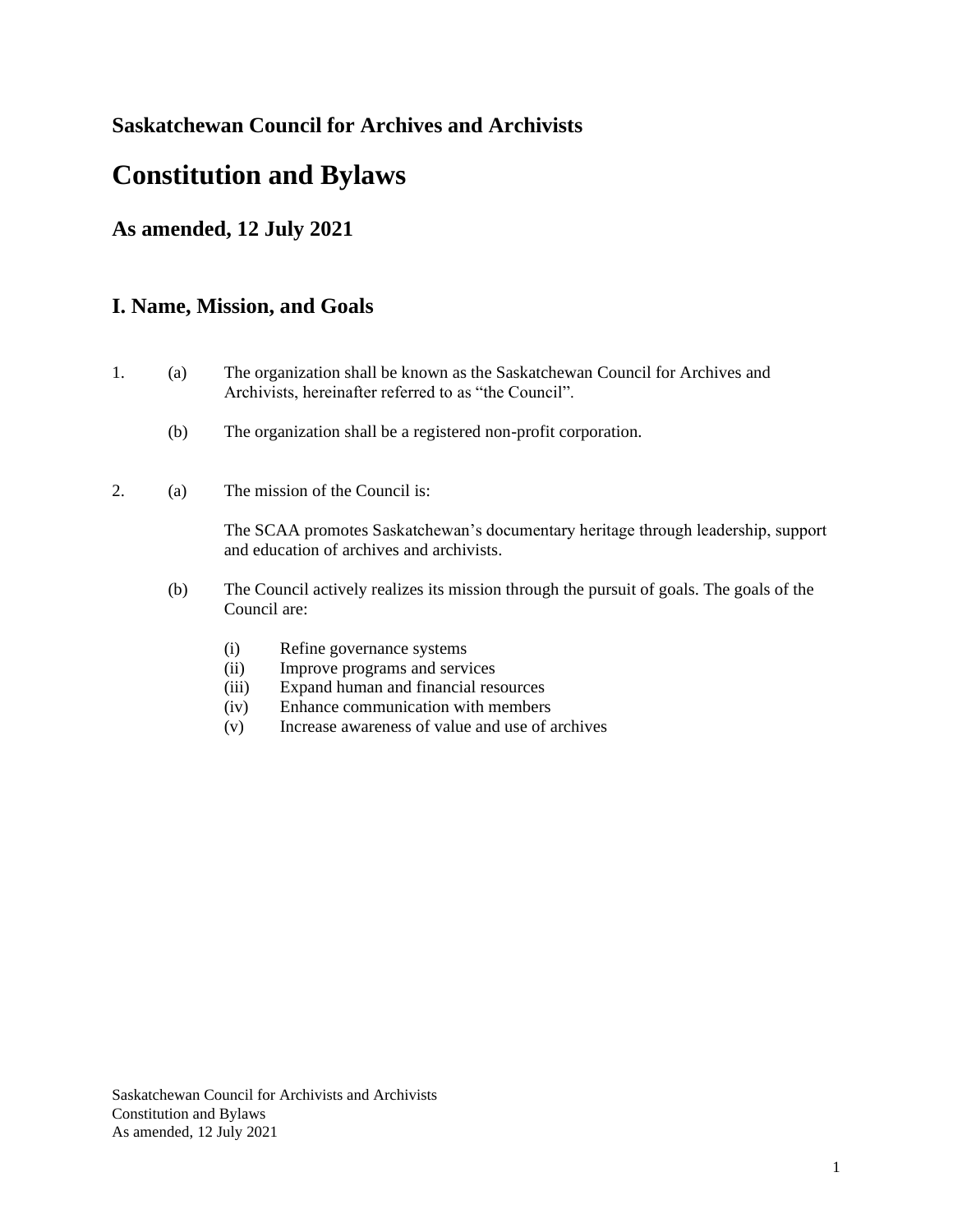#### **II. Membership**

- 1. The Saskatchewan Council for Archives and Archivists shall consist of individual, institutional, developmental and general members.
- 2. Individual membership shall be accorded to any Saskatchewan resident who supports the objectives of the Council, who has paid the annual membership fee, and who has been accepted as a Member by resolution of the Board or in such other manner as may be determined by the Board. Individual members in good standing have the right to vote during meetings and to hold office in the Council.
- 3. (a) Institutional membership shall be open to any permanent establishment in Saskatchewan dedicated to:

(i) Acquiring, appraising, selecting and conserving the archival records of its sponsoring institution (normally its primary goal) and the archival records of corporate bodies, organizations or individuals relevant to its sponsoring institution or to a defined community or thematic interest;

(ii) Arranging and describing the archival records according to accepted archival principles; and

(iii) Making the archival records available for continuing use under defined conditions.

- (b) Institutional membership shall be accorded to any institution which meets these criteria and which has paid the annual membership fee of the Council, and has been accepted as an Institutional Member by resolution of the Board or in such other manner as may be determined by the Board. An institution shall designate one person to be its representative; this person will be eligible to hold office and to vote at all meetings, and will not be eligible to hold a separate individual membership.
- 4. Developmental institutional membership shall be accorded to any establishment in Saskatchewan that has paid the annual membership fee of the Council, and has been accepted as Developmental Institutional Member by resolution of the Board or in such other manner as may be determined by the Board, and is engaged or interested in archival work but does not qualify for institutional membership. An institution shall designate one person to be its representative; this person will be eligible to hold office and to vote at all meetings, and will not be eligible to hold a separate individual membership.
- 5. General Membership is open to any individual or institution wishing, through the payment of membership dues, to support the objectives of the Council and has been accepted as a General Member by resolution of the Board or in such other manners as may be determined by the Board. General members may not vote at meetings or hold office. General members are not eligible for funding from any grant programs administered or adjudicated by the Council.
- 6. The membership year shall be the same period as the Council's fiscal year.
- 7. The annual membership fee for each membership category shall be established by the members in general meeting.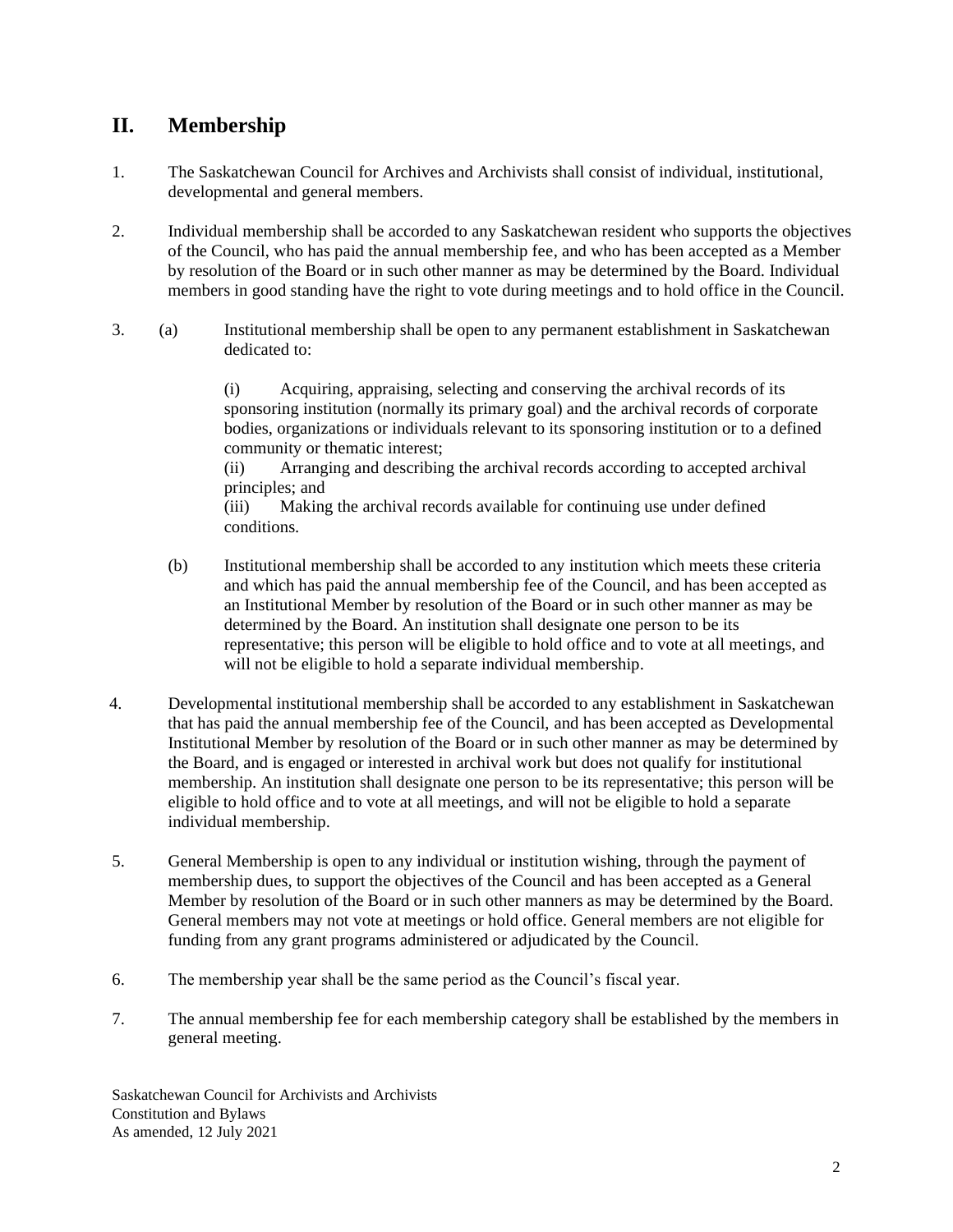- 8. Annual membership fees shall be paid yearly and within three months of the commencement of the fiscal year of the Council. Any members whose fees are in arrears for three months after the beginning of the current membership year shall forfeit their good standing and, if at the end of the current membership year, these membership fees remain unpaid, such members shall be removed from the membership roll. Payment of fees in arrears at any time between the fourth and ninth month of the membership year will restore members to good standing for the current year.
- 9. Membership may be terminated by resigning to the Executive Director, who shall remove that member from the membership roll. No portion of any pre-paid membership fee shall be refunded.

#### **III. Board of Directors**

- 1. The affairs of the Saskatchewan Council for Archives and Archivists shall be vested in and carried out by an Board of between six and eight Directors who will fill the offices of:
	- (a) President
	- (b) Vice-President
	- (c) Treasurer
	- (d) Up to five Members-at-Large
- 2. All Directors shall be nominated from and elected by eligible members of the organization by a majority vote at the Annual General Meeting.
- 3. The Directors shall serve for overlapping two-year terms, each term beginning at the Annual General Meeting at which the Director was elected. The President, Vice-President, and Treasurer may not serve for more than two consecutive two-year term in any one office, except in the situations detailed below.
	- (a) The overlapping terms will be arranged as follows:
		- President: elected in even years
		- Vice-President: elected in odd years
		- Treasurer: elected in odd years
		- Three Members-at-Large: elected even years
		- Two Members-at-Large: elected in odd years

(b) An individual appointed by the Board to fill a vacancy as per III.9, or elected at an Annual General Meeting for the second year of an uncompleted two-year term, will subsequently be eligible to be elected for a full two-year term.

- 4. Meetings of the Board may be called by the President at such times and places as s/he may designate, and shall also be called upon the request of a majority of the Board.
- 5. A majority of the members of the Board shall constitute a quorum for conducting the business of the Board.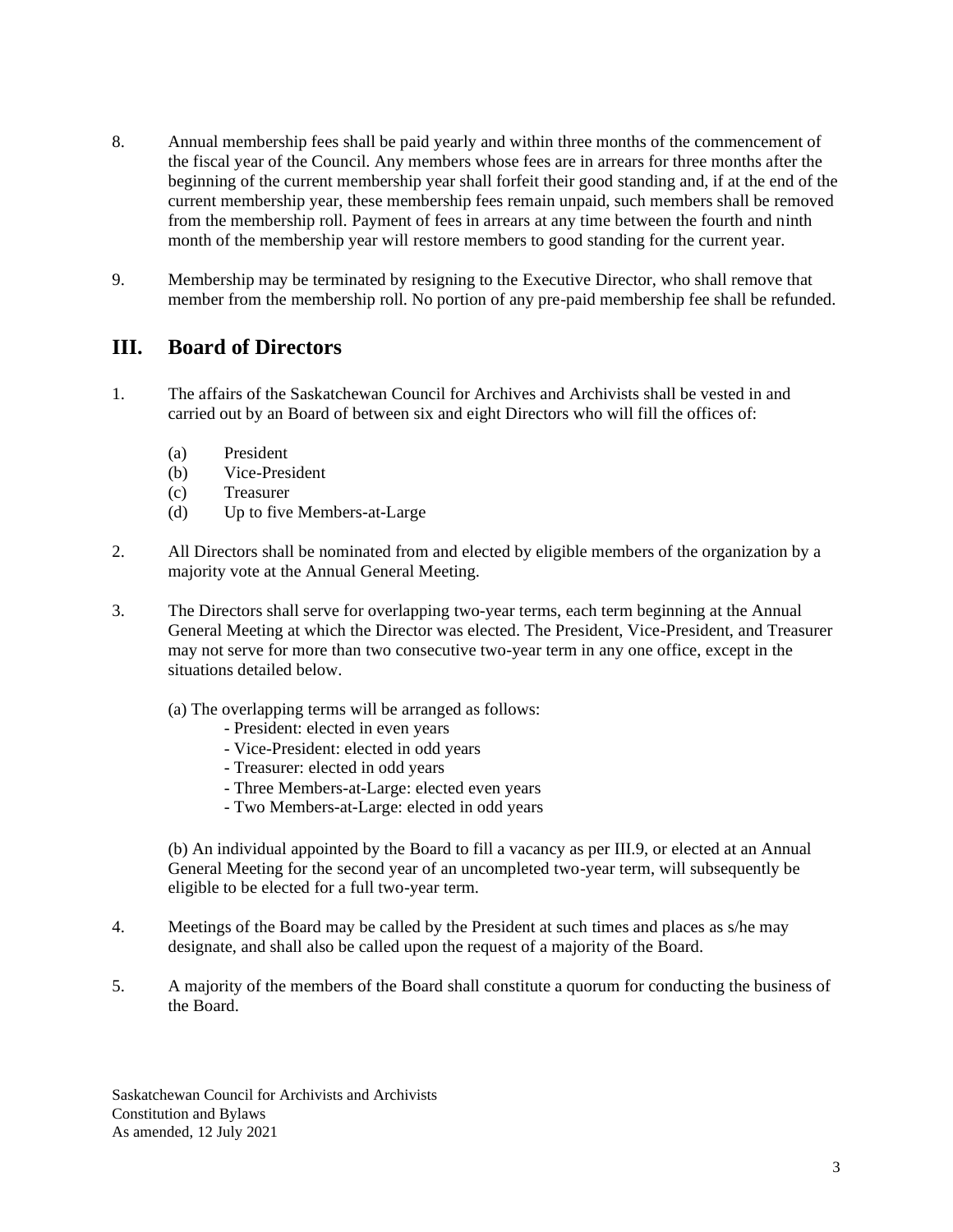- 6. If all of the Directors participating in a meeting consent, one or more of the Directors may participate in a meeting of the Board by means of such telephone or other communication facilities as permit all persons participating in the meeting to hear or communicate with each other, and a Director participating in such a meeting by such means is deemed to be present at the meeting. Any such consent shall be effective whether given before or after the meeting to which it relates.
- 7. The Membership of the Council shall have the power to remove a member of the Board, subject to the provisions in the Non-Profit Corporations Act.
- 8. Members of the Board who find themselves in a conflict of interest with regard to any and all business and/or deliberations of the organization must declare such conflict immediately and absent themselves from the discussion and decision-making process with respect to such interests.
- 9. The Board shall have the power to fill all vacancies in office pro tem. The person so elected will serve only until the next Annual General Meeting of the Council. The Board may be assisted by the Nominations Committee in identifying potential candidates.

#### **IV. Election of Board**

- 1. At least two months prior to the Annual General Meeting of the Council, the Board shall appoint a Nominations Committee to consist of a Board member not seeking re-election plus at least one member not holding a seat on the Board. This committee shall prepare a slate of nominees for election to be sent to the general membership at least 15 days prior to the AGM, together with a notice soliciting nomination for these positions. All nominees must be members of the Council in good standing.
- 2. Nominations will also be accepted from the floor of the Annual General Meeting.
- 3. Members in good standing and new members holding memberships purchased at least one month prior to the Annual General Meeting shall be eligible to cast one (1) vote for each office open for election.
- 4. Members must be present at the Annual General Meeting to vote.
- 5. Election of the Board shall be by secret ballot.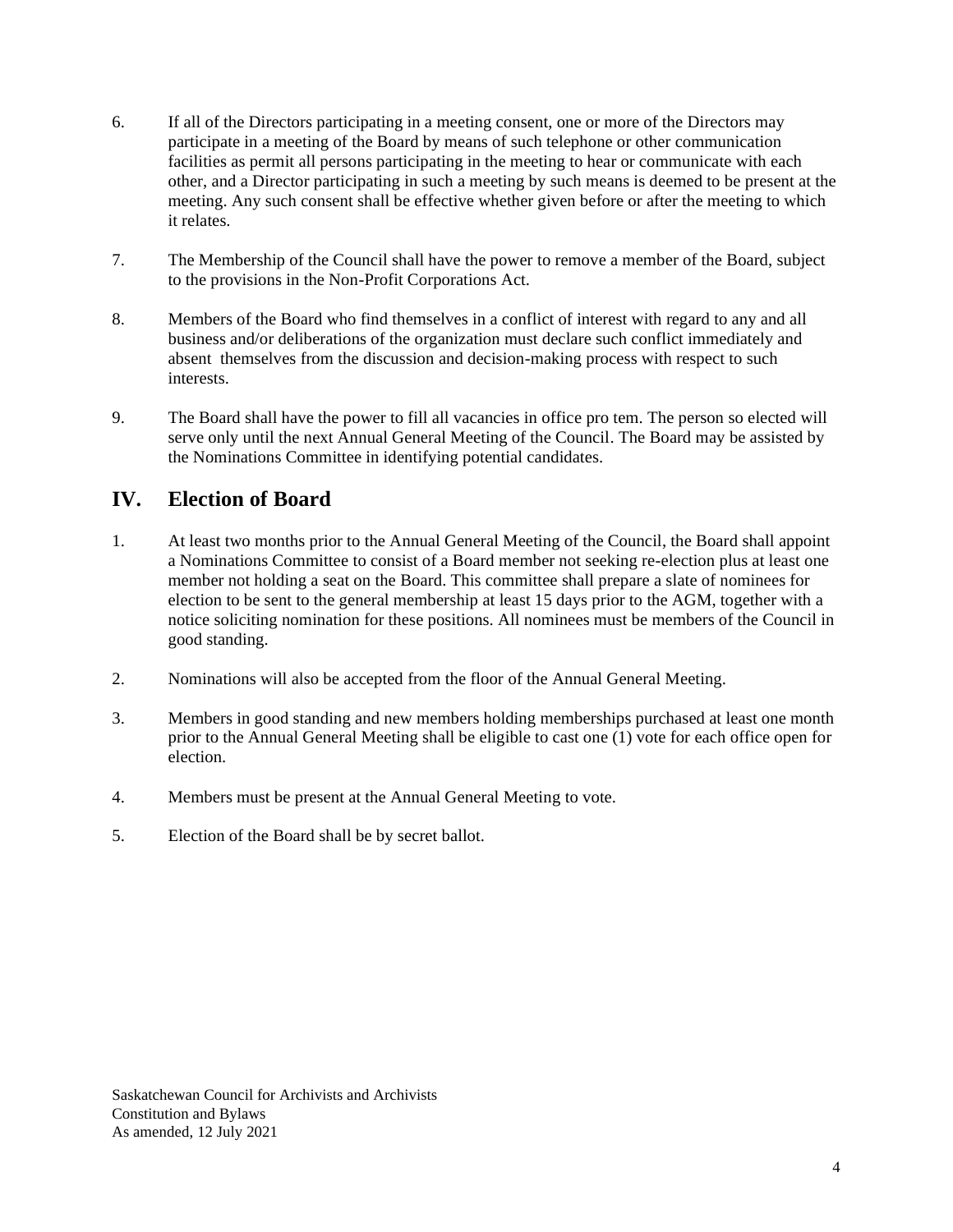#### **V. Duties of the Board**

- 1. All Directors will take an active role in the deliberations and activities of the Board. Directors are expected to attend all Board meetings and to provide notice for unavoidable absences.
- 2. The President shall lead the activities of the Council and the Board and shall preside over its meetings.
- 3. The Vice-President shall perform the duties of the President in the event of the President's absence or inability to act.
- 4. The Treasurer shall:
	- (a) Ensure that regular books of account are maintained for the Council;
	- (b) Ensure that a financial statement is provided to the Board at its regular meetings and to the Annual General Meeting, and for the annual audit or when requested by the Board;
	- (c) Ensure that all returns necessary for regulatory and other purposes are submitted;
- 5. The Members-at-Large shall carry out duties and special projects as required by the Board.
- 6. The Board may appoint an Executive Director and other staff as may be required. The Executive Director will have overall responsibility for managing operations of the Council, with specific division of responsibilities between the Executive Director and members of the Board to be determined from time to time by the Board. Any of the duties of the Treasurer may be delegated to the Executive Director, in which case the Treasurer will play an oversight and advisory role.

#### **VI. Committees**

- 1. The Board may appoint committees to perform such duties as the Board may designate.
- 2. The Board shall appoint an audit committee annually.
- 3. The Board shall appoint a nominations committee as per article IV.1 but may also appoint a nominations committee to identify nominees for vacancies that arise between Annual General Meetings, under the terms of article III.9.
- 4. All committees shall have the authority to regulate their own proceedings and to transact business as may be delegated to them by the Board. Committees shall report to the Board and shall not have the authority to bind the Board.

#### **VII. Meetings of Members**

1. The Annual General Meeting of the organization must be held within four months of the end of each fiscal year, as determined by the Board.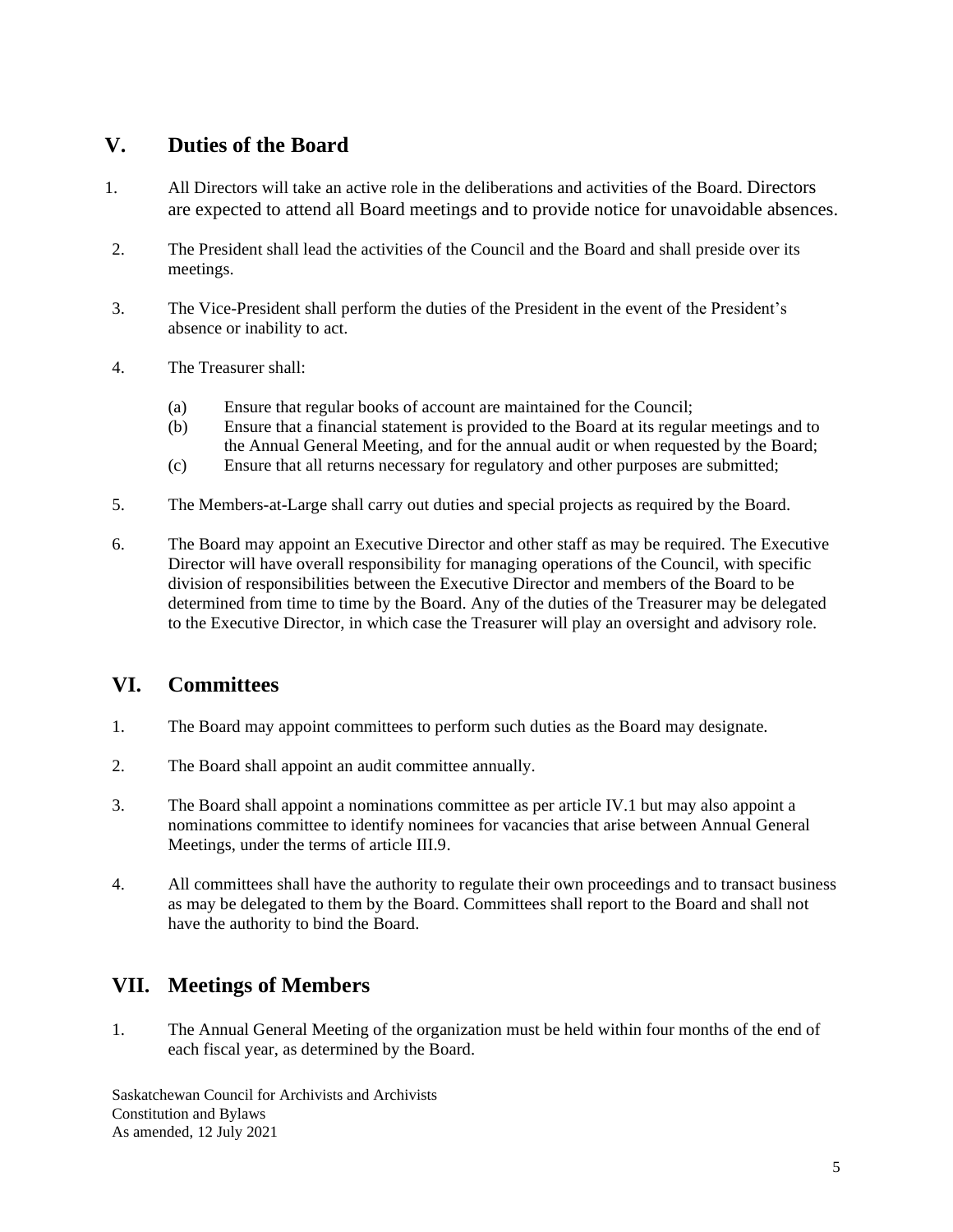- 2. General Meetings other than the Annual General Meeting may be called at the discretion of the Board or at the request of at least one-twentieth of the membership. All members must be notified in writing of the date, time, place, and purpose of the meeting no fewer than 15 days prior to the date on which it is to occur.
- 3. Quorum at a General Meeting shall consist of all those members in good standing in attendance which shall include at least two members of the Board and three members who are not on the Board.
- 4. Only members in good standing shall make or vote on motions.
- 5. Voting shall be conducted by a show of hands, except when a ballot is demanded by not less than three (3) voting members. Demand for a vote by ballot may be made either before or after a vote by show of hands.
- 6. If the facilities are available, members may participate in a general meeting by telephone or other communications facility to permit all persons participating in the meeting to hear or communicate with each other. Members participating by electronic means may participate in votes requiring a ballot as long as an appropriate mechanism for balloting is implemented, as approved by the Board. Any approved mechanism must enable the votes to be gathered in a manner that permits the tallied votes to be presented to the Council without it being possible for the Council to identify how each member voted. A meeting may only be held entirely by electronic means if an approved mechanism for balloting is in place.

 \*Government of Saskatchewan Order in Council OC222-2020 has further amended the Non-profit Corporations Act to allow for virtual and teleconference AGM's.

7. All matters put to a vote, with the exception of amendments to Bylaws, shall be carried by a majority of votes cast.

#### **VIII. Finances**

- 1. The finances of the Council shall be in the care of the Treasurer and the Executive Director and are the overall responsibility of the Board. The Board will approve procedures for financial control.
- 2. The fiscal year of the organization shall end on March 31 or as otherwise determined by the Board.
- 3. Financial records of the organization shall be audited in accordance with Non-Profit Corporation regulations.
- 4. A complete and accurate Financial Statement for the fiscal year shall be presented by the Treasurer at the Annual General Meeting of the organization.